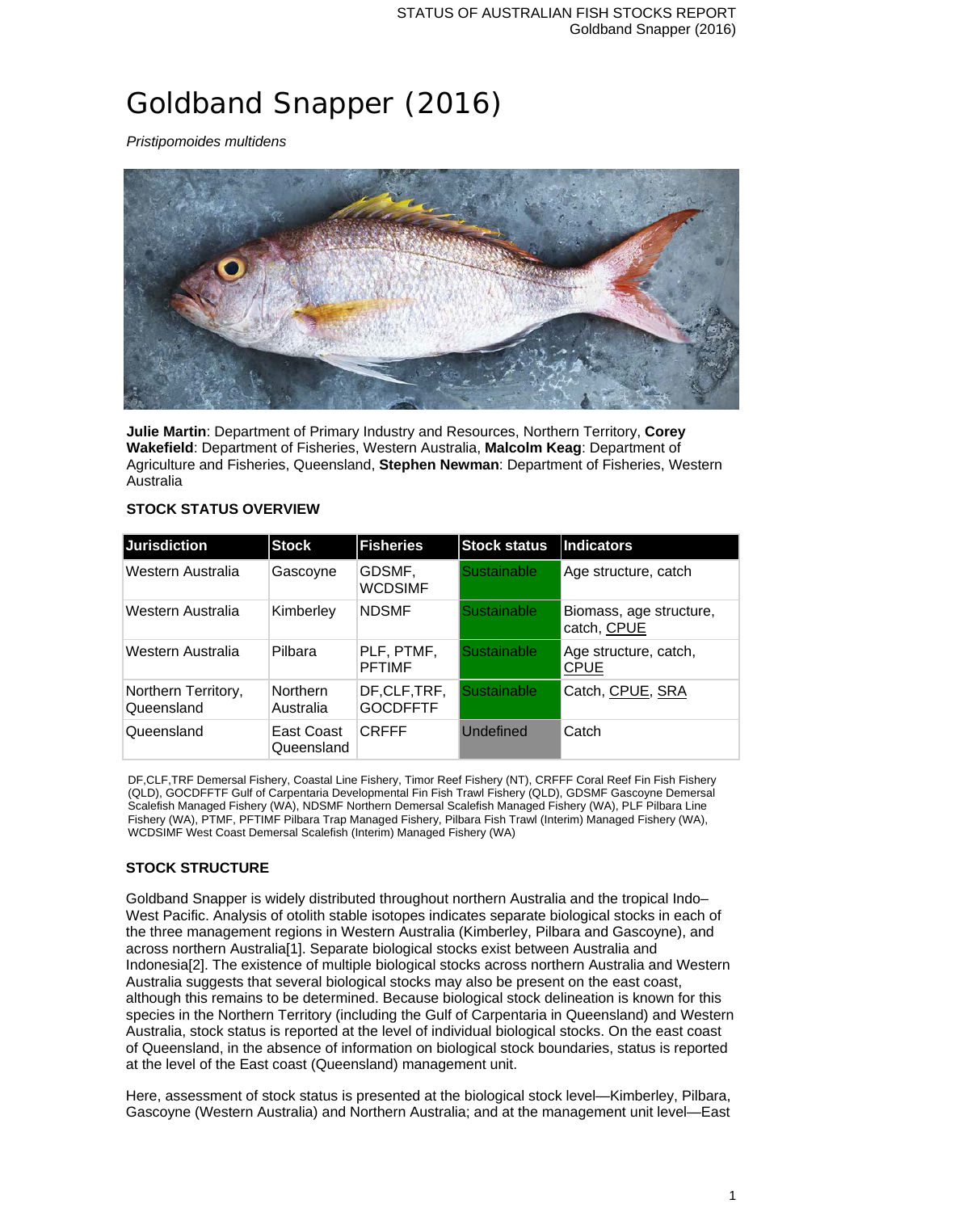Cost (Queensland).

#### **STOCK STATUS**

**East Coast**  No formal stock assessments have been undertaken to quantify biomass levels **Queensland** of Goldband Snapper on the east coast of Australia.

> Species level reporting in commercial logbooks began in 2007 and has helped to quantify catch as a measure of fishing pressure. Catch trends of Goldband Snapper are monitored annually, but more information is required on attributes such as age structure to better understand fishing pressure. Commercial harvest is not effectively constrained as this species is managed as part of the 'other species' quota category, which comprises many other coral reef finfish species. There is a cap on the total catch for the group, but no individual cap on any one species within the group.

Therefore, there is insufficient information available to confidently classify the status of this stock.

On the basis of the evidence provided above, the East coast (Queensland) management unit is classified as an **undefined stock**.

**Gascoyne** The stock assessment for Goldband Snapper in the Gascoyne biological stock is based on an assessment of fishing mortality derived from catch curve analysis of representative samples of the age structure in the Gascoyne Demersal Scalefish Managed Fishery (Western Australia) (GDSMF). These fishing mortality-based assessments use reference levels that are based on ratios of natural mortality for each species, such that Ftarget =  $2/3M$ , Fthreshold = M and Flimit =  $3/2M$ . The fishing mortality-based assessments indicated that the estimated fishing level on Goldband Snapper in this biological stock was below the fishing mortality target level in 2006 and 2008[3]. The above evidence indicates that the biomass of this stock is unlikely to be recruitment overfished.

> Goldband Snapper catches from the GDSMF (Gascoyne biological stock) ranged from 240–311 t between 2002 and 2004[3]. Catch levels from 2005–09 were lower, ranging between 105 and 144 t[3]. Catch levels since 2010 have been much reduced, ranging between 53 and 73 t[3]. The above evidence indicates that the current level of fishing pressure is unlikely to cause the stock to become recruitment overfished.

On the basis of the evidence provided above, the Gascoyne (Western Australia) biological stock is classified as a **sustainable stock**.

**Kimberley** Goldband Snapper is exploited in the North Coast and Gascoyne Bioregions of Western Australia[3]. It is one of the indicator species used to assess the status of the demersal resources in the North Coast Bioregion.

> The major performance measures for Goldband Snapper in the Kimberley biological stock are estimates of spawning stock levels in the Northern Demersal Scalefish Fishery (Western Australia) (NDSMF). The target level of spawning biomass is 40 per cent of the unfished (1980) level. The limit level is 30 per cent of the initial spawning biomass. The spawning biomass of Goldband Snapper was estimated to be approximately 35 per cent of the unfished level in the Kimberley biological stock in 2014 (between the target and the threshold level), using an integrated age structured model[4]. The above evidence indicates that the biomass of this stock is unlikely to be recruitment overfished.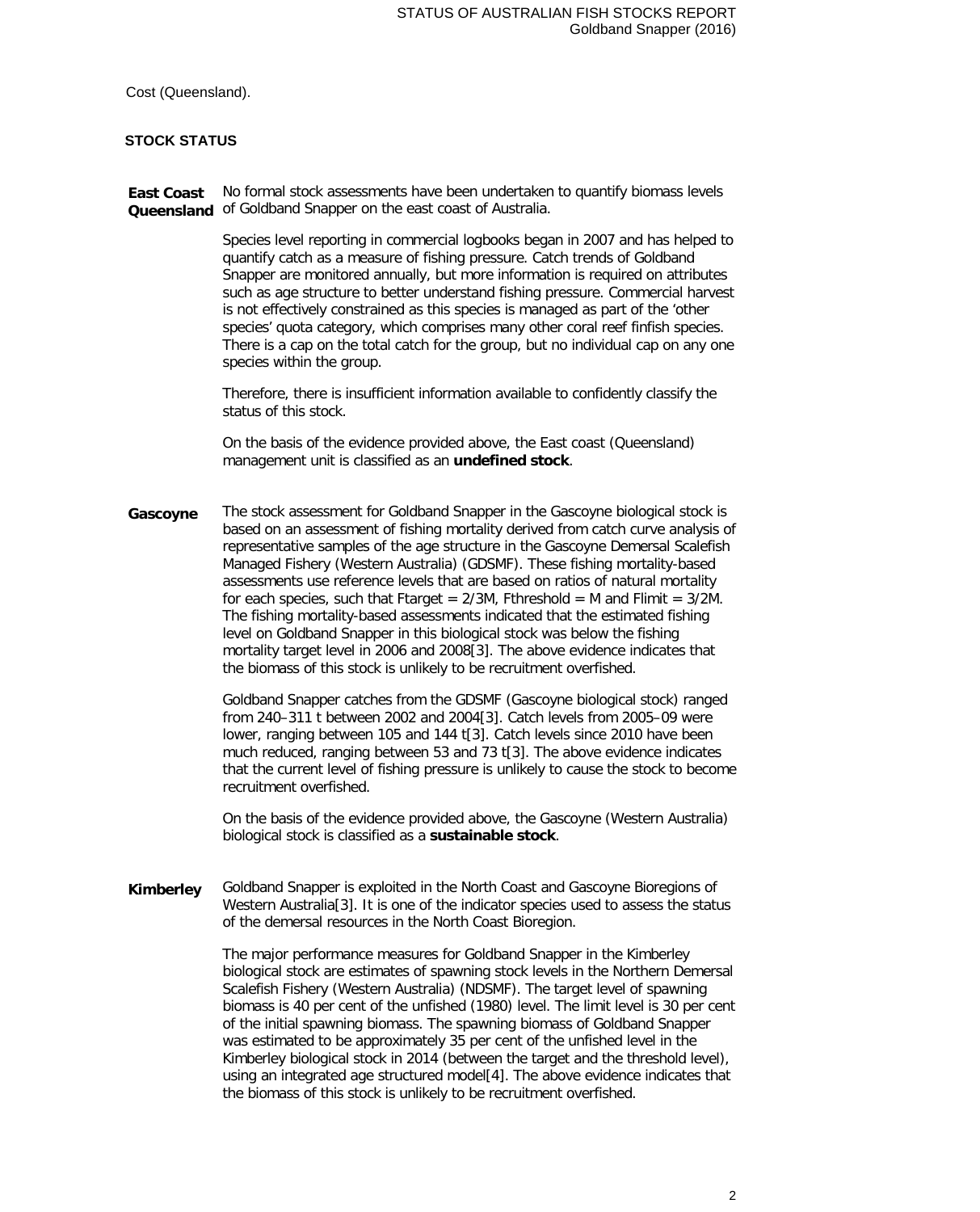Fishing mortality (F)-based assessments indicated that the median level of fishing mortality on Goldband Snapper in this biological stock was between the target and the threshold level in 2012[4]. These assessments use reference levels that are based on ratios of natural mortality (M) for each species, such that Ftarget =  $2/3M$ , Fthreshold = M and Flimit =  $3/2M$ . Goldband Snapper catches from the NDSMF (Kimberley biological stock) from 2008–14 have been relatively stable, ranging between 457 and 524 tonnes (t)[4]. The above evidence indicates that the current level of fishing pressure is unlikely to cause the stock to become recruitment overfished.

On the basis of the evidence provided above, the Kimberley (Western Australia) biological stock is classified as a **sustainable stock**.

**Northern Australia** The Northern Australian Goldband Snapper biological stock was assessed in 2011 and 2013 using a stochastic stock reduction analysis (SRA) model[5,6]. Egg production was estimated to be around 65 per cent of that prior to the start of the fishery, well above conventional fisheries target levels. The above evidence indicates that the biomass of this stock is unlikely to be recruitment overfished.

> Around 90 per cent of the catch is from the Timor Sea and western Arafura Sea. Catch from the Queensland Gulf of Carpentaria is relatively low, but not currently constrained by quota. The Northern Territory total allowable commercial catch for Goldband Snapper is 1300 t, 900 t in the Timor Reef Fishery and 400 t in the Demersal Fishery. In the Northern Territory, most Goldband Snapper has been harvested using trap and line gear. Line fishing rarely occurs now and an additional reduction in trap effort since 2013 has resulted in a decrease in the total catch. At the same time, trawl fishing effort has increased since 2012. In 2015, the total commercial catch of Goldband Snapper in the Northern Territory was 501 t, and 18 t was caught in Queensland. The SRA assessments indicated that the current harvest rate is below that required to achieve maximum sustainable yield. The above evidence indicates that the current level of fishing pressure is unlikely to cause the stock to become recruitment overfished.

On the basis of the evidence provided above, the Northern Australian biological stock is classified as a **sustainable stock**.

**Pilbara** The stock assessment for Goldband Snapper in the Pilbara biological stock is based on an assessment of fishing mortality derived from catch curve analysis of representative samples of the age structure in the Pilbara demersal fisheries (Pilbara Fish Trawl Interim Managed Fishery, Pilbara Line Fishery and Pilbara Trap Managed Fishery). These fishing mortality-based assessments use reference levels that are based on ratios of natural mortality for each species, such that Ftarget =  $2/3M$ , Fthreshold = M and Flimit =  $3/2M$ . The fishing mortality–based assessments indicated that the estimated fishing level on Goldband Snapper in this biological stock was either below the fishing mortality target level, or between the target and threshold levels in 2008, depending on the area of the fisheries[4]. This indicates that fishing is not having an unacceptable impact on the age structure of the population. The above evidence indicates that the biomass of this stock is unlikely to be recruitment overfished.

> Goldband Snapper catches from the Pilbara demersal fisheries (Pilbara biological stock) from 2006–14 have also been stable under current fishing pressure, ranging between 112 and 168 t[4]. The above evidence indicates that the current level of fishing pressure is unlikely to cause the stock to become recruitment overfished.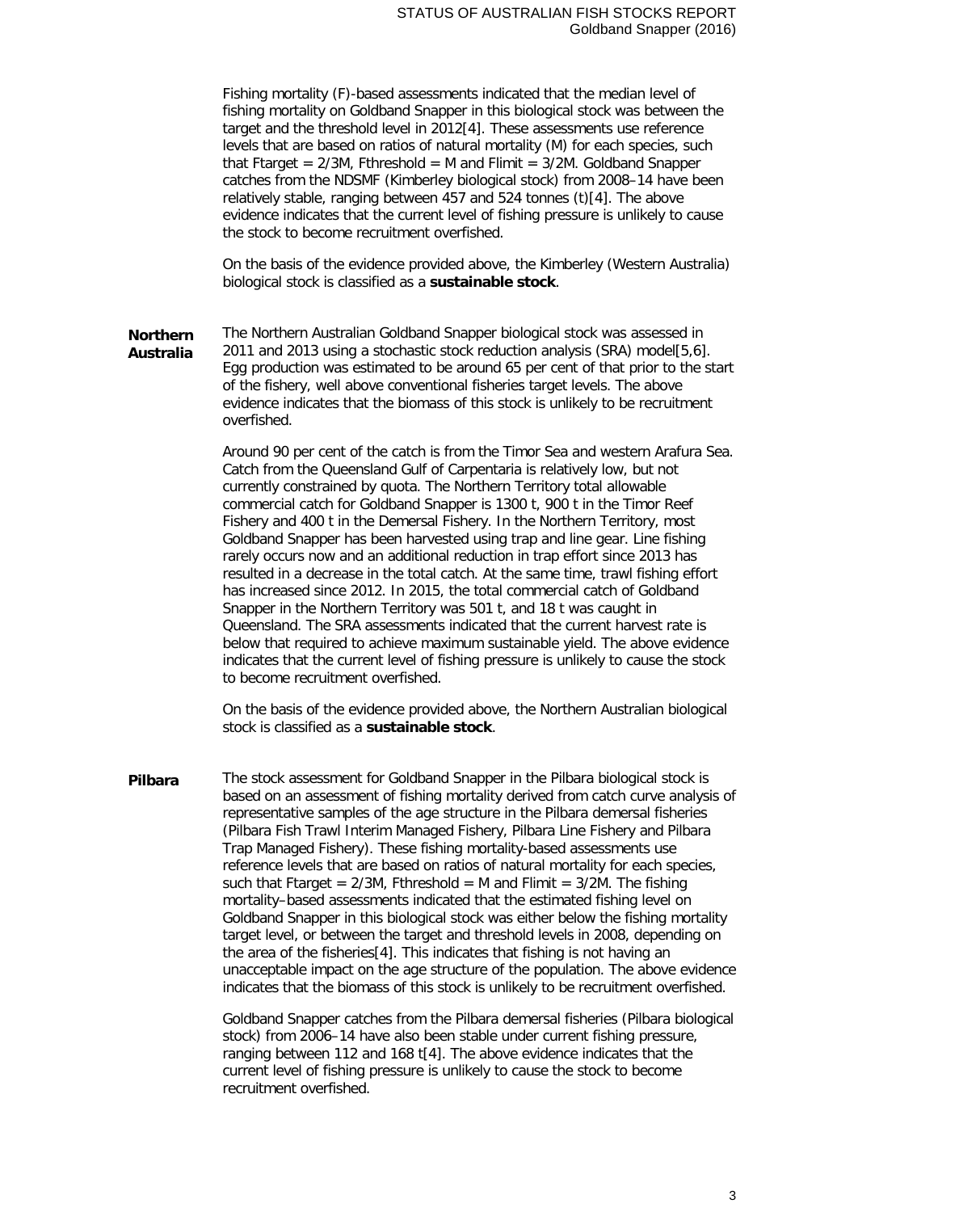On the basis of the evidence provided above, the Pilbara (Western Australia) biological stock is classified as a **sustainable stock**.

# **BIOLOGY**

Goldband Snapper biology[1,2,7,8]

| Species          | Longevity / Maximum Size   Maturity (50 per cent)      |  |
|------------------|--------------------------------------------------------|--|
| Goldband Snapper | 30 years; 700 mm FL, 810 mm 8 years; 470 mm FL, 550 mm |  |
|                  |                                                        |  |

# **DISTRIBUTION**



Distribution of reported commercial catch of Goldband Snapper

#### **TABLES**

| <b>Commercial</b><br><b>Catch Methods</b> | <b>Northern</b><br><b>Territory</b> | <b>Queensland</b> | Western<br><b>Australia</b> |
|-------------------------------------------|-------------------------------------|-------------------|-----------------------------|
| Line                                      |                                     |                   |                             |
| <b>Otter Trawl</b>                        |                                     | $\checkmark$      |                             |
| <b>Various</b>                            | ✓                                   |                   | ✓                           |
| <b>Fishing methods</b>                    |                                     |                   |                             |
|                                           | <b>Northern</b><br><b>Territory</b> | Queensland        | Western<br><b>Australia</b> |
| <b>Commercial</b>                         |                                     |                   |                             |
| Line                                      |                                     |                   |                             |
| <b>Otter Trawl</b>                        |                                     | ✓                 |                             |
| <b>Various</b>                            |                                     |                   |                             |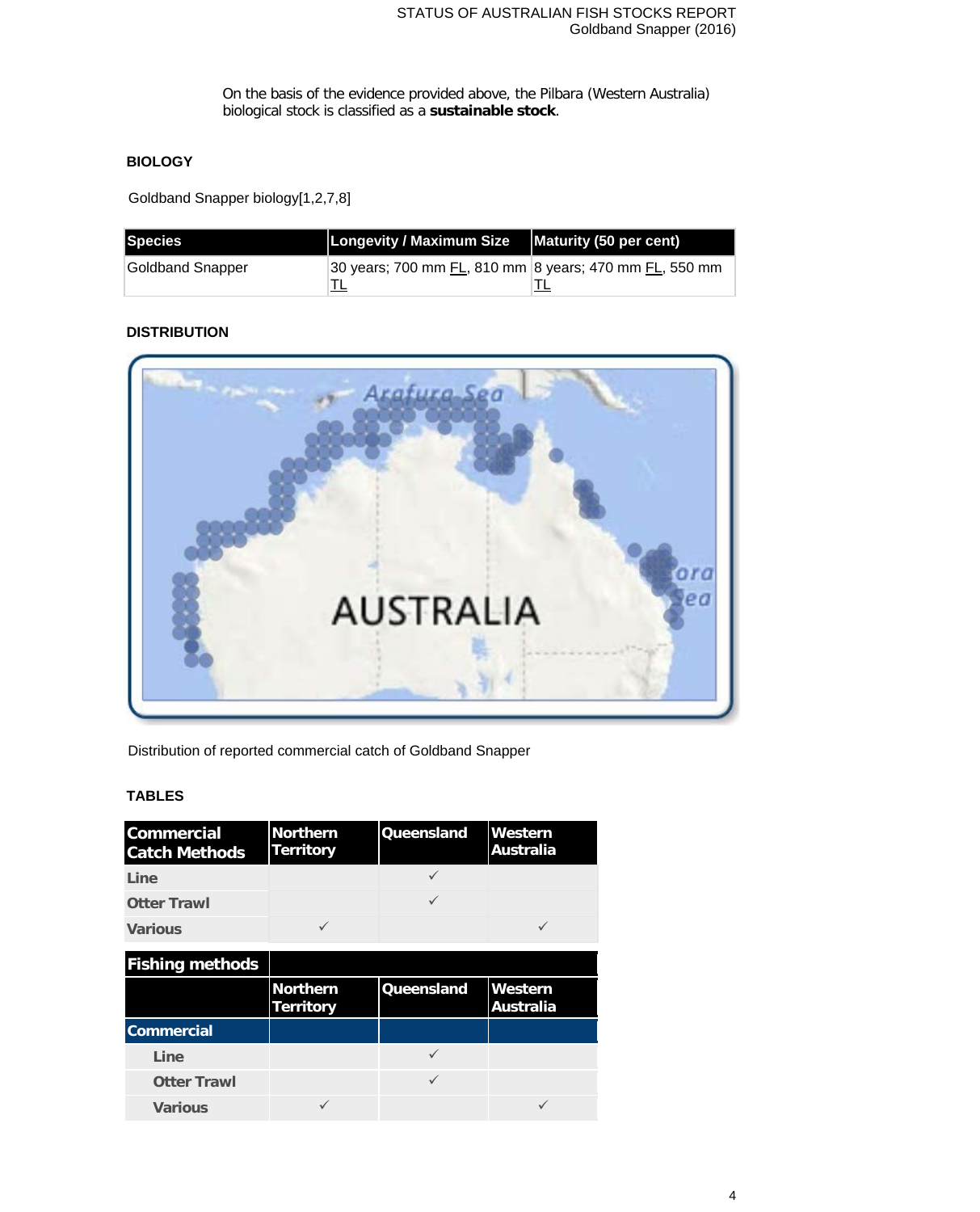# STATUS OF AUSTRALIAN FISH STOCKS REPORT Goldband Snapper (2016)

| <b>Indigenous</b>                                            |                                     |              |                             |
|--------------------------------------------------------------|-------------------------------------|--------------|-----------------------------|
| Hand Line,<br><b>Hand Reel</b><br>or Powered<br><b>Reels</b> |                                     | $\checkmark$ |                             |
| <b>Recreational</b>                                          |                                     |              |                             |
| Hand Line,<br><b>Hand Reel</b><br>or Powered<br><b>Reels</b> | $\checkmark$                        | $\checkmark$ | $\checkmark$                |
| <b>Management</b><br><b>Methods</b>                          |                                     |              |                             |
|                                                              | <b>Northern</b><br><b>Territory</b> | Queensland   | Western<br><b>Australia</b> |
| <b>Commercial</b>                                            |                                     |              |                             |
| <b>Effort limits</b>                                         |                                     |              | $\checkmark$                |
| Gear<br>restrictions                                         | $\checkmark$                        | $\checkmark$ | ✓                           |
| <b>Limited entry</b>                                         |                                     | $\checkmark$ | $\checkmark$                |
| <b>Size limit</b>                                            |                                     | $\checkmark$ |                             |
| <b>Spatial</b><br>closures                                   |                                     | $\checkmark$ | ✓                           |
| <b>Spatial zoning</b>                                        | $\checkmark$                        |              | ✓                           |
| <b>Temporal</b><br>closures                                  |                                     | $\checkmark$ |                             |
| <b>Total allowable</b><br>catch                              | $\checkmark$                        | $\checkmark$ | ✓                           |
| <b>Total allowable</b><br>effort                             |                                     |              | ✓                           |
| <b>Vessel</b><br>restrictions                                |                                     | $\checkmark$ | $\checkmark$                |
| <b>Indigenous</b>                                            |                                     |              |                             |
| Laws of<br>general<br>application                            |                                     |              | $\checkmark$                |
| <b>Recreational</b>                                          |                                     |              |                             |
| <b>Bag limits</b>                                            |                                     |              | $\checkmark$                |
| <b>Licence</b>                                               |                                     |              | ✓                           |
| <b>Limited entry</b>                                         |                                     |              | ✓                           |
| Passenger<br>restrictions                                    |                                     |              | ✓                           |
| <b>Possession</b><br>limit                                   | ✓                                   | ✓            | ✓                           |
| <b>Size limit</b>                                            |                                     | ✓            | ✓                           |
| <b>Spatial</b><br>closures                                   | ✓                                   | ✓            |                             |
| <b>Spatial zoning</b>                                        |                                     |              | $\checkmark$                |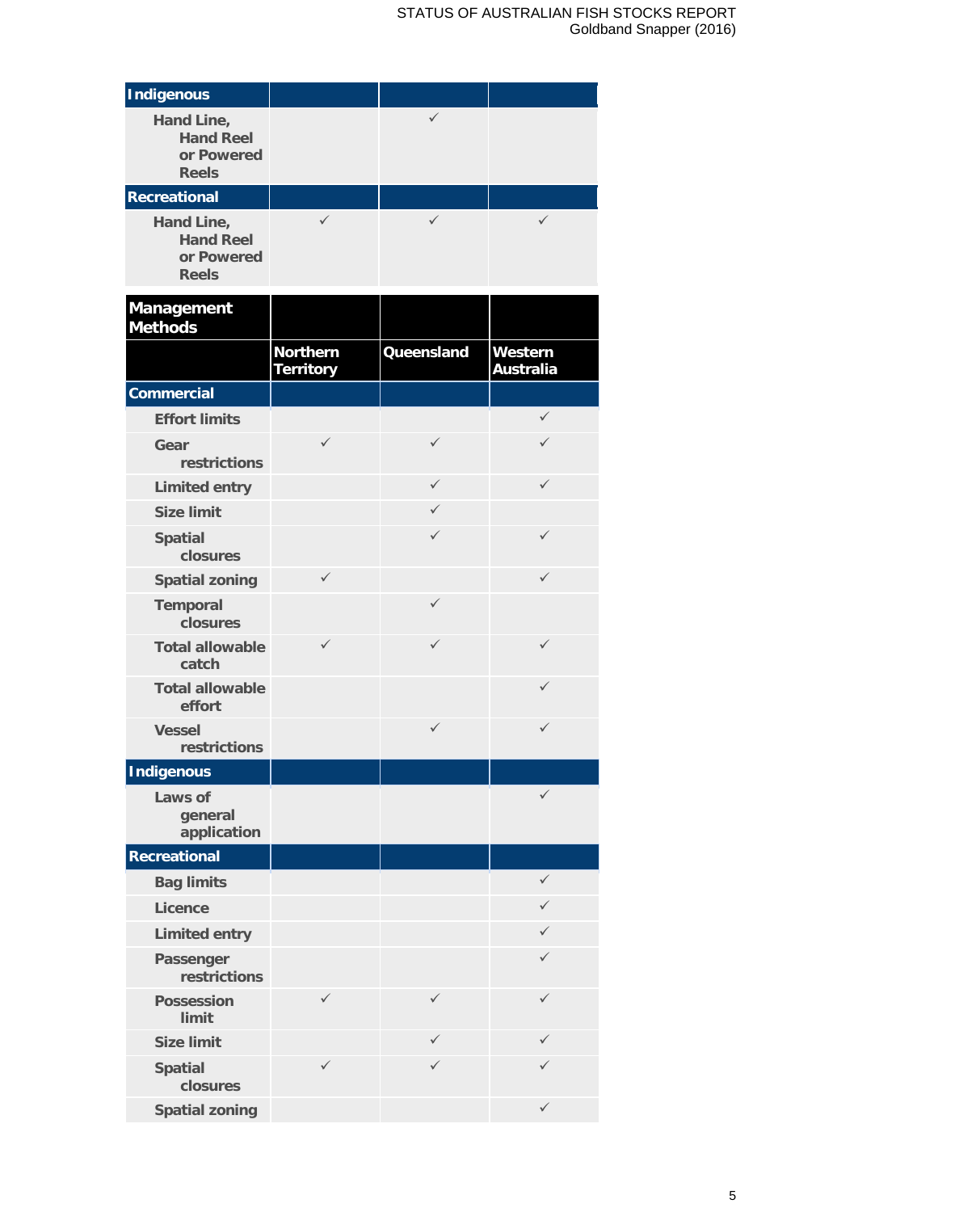#### STATUS OF AUSTRALIAN FISH STOCKS REPORT Goldband Snapper (2016)

| <b>Temporal</b><br>closures |                                                        |                                     |                                                                     |
|-----------------------------|--------------------------------------------------------|-------------------------------------|---------------------------------------------------------------------|
| <b>Active Vessels</b>       |                                                        |                                     |                                                                     |
|                             | Northern<br><b>Territory</b>                           | <b>Queensland</b>                   | <b>Western</b><br> Australia                                        |
|                             | 8 license in DF, 38 License in<br>8 license in<br>TRF, | CRFFF, 2<br>License in<br>GOCDFFTF, | 16 Vessel in<br>GDSMF, 8<br>Vessel in<br>NDSMF, 6<br>Vessel in PLF, |

**DF** Demersal Fishery(NT)

**TRF** Timor Reef Fishery(NT)

**CRFFF** Coral Reef Fin Fish Fishery(QLD)

**GOCDFFTF** Gulf of Carpentaria Developmental Fin Fish Trawl Fishery(QLD)

**GDSMF** Gascoyne Demersal Scalefish Managed Fishery(WA)

**NDSMF** Northern Demersal Scalefish Managed Fishery(WA)

**PLF** Pilbara Line Fishery(WA)

| Catch               |                                     |                                              |                                                                                        |
|---------------------|-------------------------------------|----------------------------------------------|----------------------------------------------------------------------------------------|
|                     | <b>Northern</b><br><b>Territory</b> | <b>Queensland</b>                            | Western<br><b>Australia</b>                                                            |
| <b>Commercial</b>   | 571.874t in<br>DF, CLF, TRF,        | 53.329t in<br>CRFFF, 18.075t<br>in GOCDFFTF. | 60.2734t in<br>GDSMF, 457.2t<br>in NDSMF,<br>45.098t in PLF,<br>8.7528t in<br>WCDSIMF, |
| <b>Indigenous</b>   | Negligible                          | Unknown                                      | Unknown                                                                                |
| <b>Recreational</b> | 0.5t                                | 1 <sup>†</sup>                               | 12.92 $t$                                                                              |

DF,CLF,TRF Demersal Fishery, Coastal Line Fishery, Timor Reef Fishery (NT), CRFFF Coral Reef Fin Fish Fishery (QLD), GOCDFFTF Gulf of Carpentaria Developmental Fin Fish Trawl Fishery (QLD), GDSMF Gascoyne Demersal Scalefish Managed Fishery (WA), NDSMF Northern Demersal Scalefish Managed Fishery (WA), PLF Pilbara Line Fishery (WA), PTMF, PFTIMF Pilbara Trap Managed Fishery, Pilbara Fish Trawl (Interim) Managed Fishery (WA), WCDSIMF West Coast Demersal Scalefish (Interim) Managed Fishery (WA),

**a Queensland** For Queensland, the reporting period for the Coral Reef Fin Fish Fishery (Queensland) and Deep Water Fin Fish Fishery (Queensland) is financial year (2014–15). **b Queensland – Commercial (fishing methods)** In Queensland, Goldband Snapper is trawled in only one of the Queensland fisheries in which it is caught commercially - the Gulf of Carpentaria Developmental Fin Fish Trawl Fishery.

**c Indigenous** Subject to the defence that applies under Section 211 of the Native Title Act 1993 (Cth), and the exemption from a requirement to hold a recreational fishing licence, the non-commercial take by Indigenous fishers is covered by the same arrangements as that for recreational fishing.

**d Queensland – Indigenous** Under the Fisheries Act 1994 (Qld), Indigenous fishers in Queensland are entitled to use prescribed traditional and non-commercial fishing apparatus in waters open to fishing. Size and possession limits, and seasonal closures do not apply to Indigenous fishers. Further exemptions to fishery regulations may be applied for through permits.

**e Western Australia – Commercial (catch)** Catch is unavailable as there were fewer than three vessels in Pilbara Fish Trawl Interim Managed Fishery (Western Australia) and Pilbara Trap Managed Fishery (Western Australia).

**f Western Australia – Recreational (catch)** Boat-based recreational catch from 1 May 2013–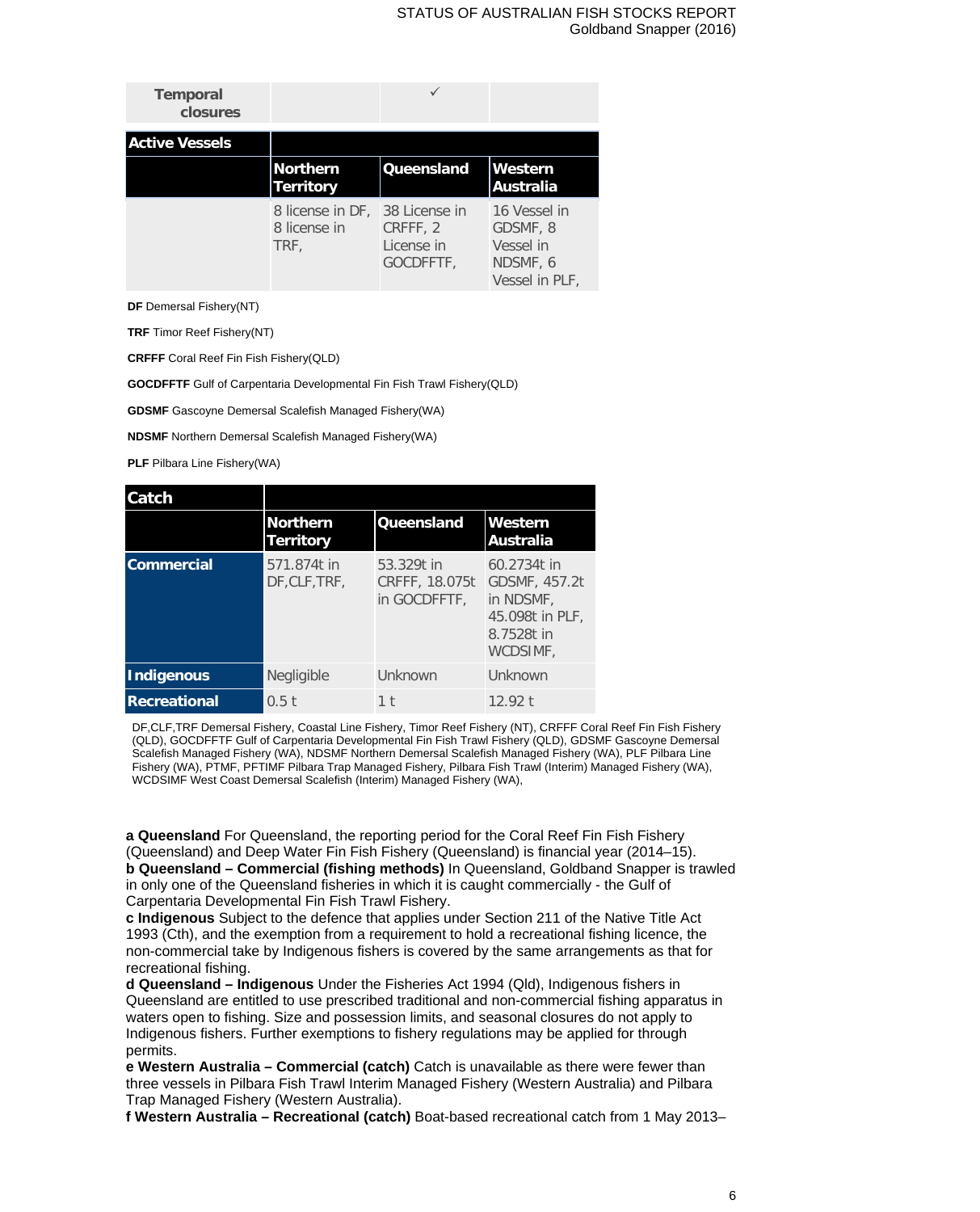30 April 2014.



# **CATCH CHART**

Commercial catch of Goldband Snapper - note confidential catch not shown

# **EFFECTS OF FISHING ON THE MARINE ENVIRONMENT**

- The maintenance of high levels of adult biomass of Goldband Snapper in Western Australia, above biomass target levels, results in a low ecotrophic risk from these fisheries. Furthermore, there has been no reduction in either mean trophic level or mean maximum length in the finfish catches recorded within the Pilbara or Kimberley, Western Australia (that is, no fishing down of the food web)[11].
- The impacts on the benthic habitat of fishing activity for Goldband Snapper are limited to those of the trawl fisheries, which is restricted to around seven per cent of the northwest shelf of Western Australia[4] and parts of the Northern Territory.
- There are few bycatch issues associated with trap and line-based fishing. Bycatch of dolphins and turtles can occur in the fish trawls, but this has decreased significantly since the introduction of exclusion grids introduced in Western Australia in 2005 and the Northern Territory in 2006. Given the area of distribution and estimated population size of these protected species, the impact of the fish trawl fishery on the stocks of these protected species is likely to be minimal[12,13]. Gear and fishing modification continue to reduce this level of interaction[3,12,14].
- The Northern Territory fisheries that target Goldband Snapper have received full Export Exemption accreditation under the *Environment Protection and Biodiversity Conservation Act 1999*. The Western Australian and Queensland east coast fisheries that target Crimson Snapper have received Approved Wildlife Trade Operation Exemptions accreditation under the *Environment Protection and Biodiversity Conservation Act 1999* (except for the Pilbara Trap Managed Fishery [Western Australia] which does not export fish). These assessments, subject to adherence to any accompanying conditions and recommendations, demonstrate that these fisheries are managed in a manner that does not lead to overfishing, and that fishing operations have a minimal impact on the structure, productivity, function and biological diversity of the ecosystem.

# **ENVIRONMENTAL EFFECTS on Goldband Snapper**

• Climate change and variability have the potential to impact fish stocks in a range of ways, including influencing their geographic distribution (for example, latitudinal shifts in distribution). However, it is unclear how climate change may affect risks to sustainability of this species. Slow growing and long lived species such as Goldband